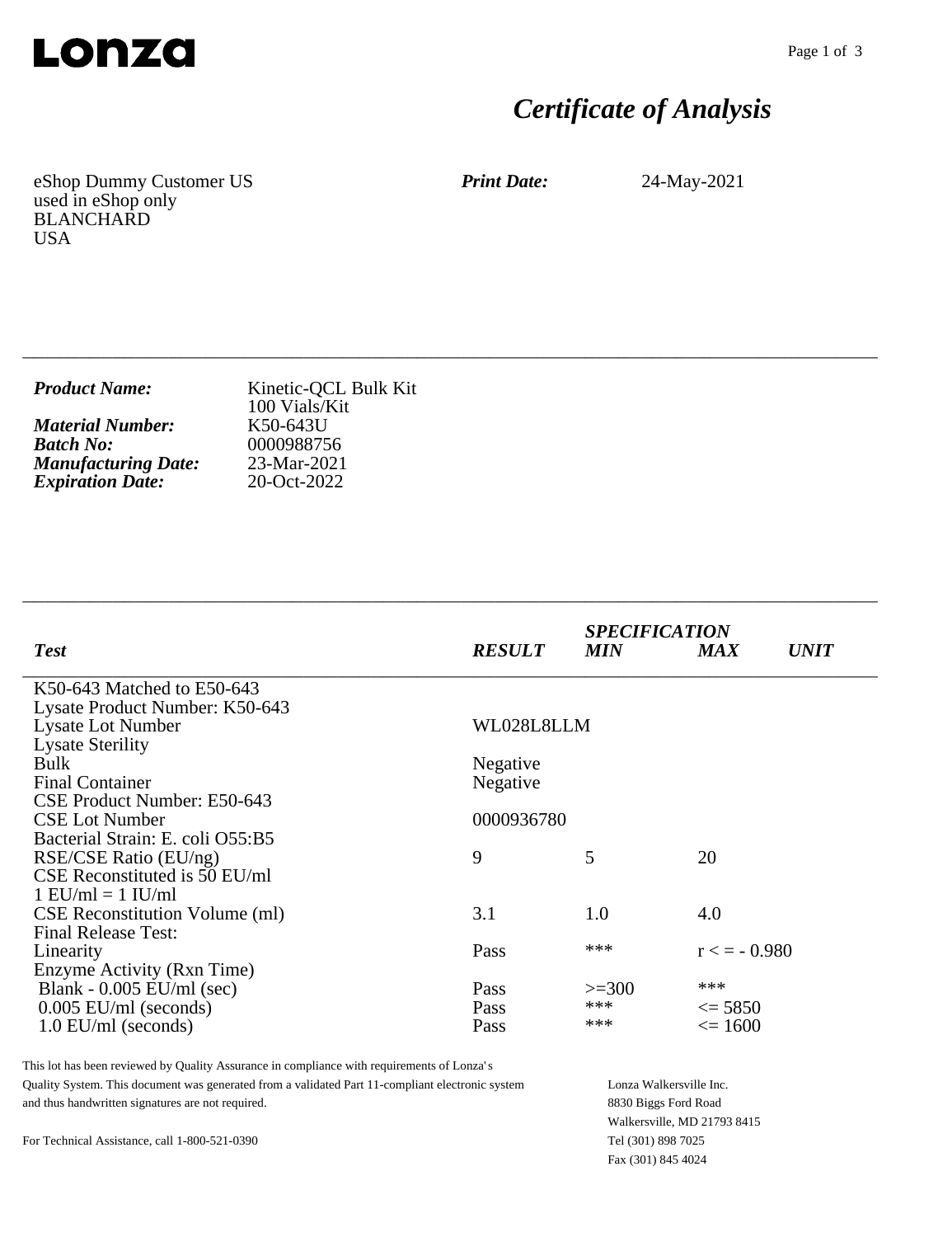

## *Certificate of Analysis*

eShop Dummy Customer US used in eShop only BLANCHARD **USA** 

*Print Date:* 24-May-2021

| Kinetic-QCL Bulk Kit<br>100 Vials/Kit                  |
|--------------------------------------------------------|
| K50-643U<br>0000988756<br>$23-Mar-2021$<br>20-Oct-2022 |
|                                                        |

\_\_\_\_\_\_\_\_\_\_\_\_\_\_\_\_\_\_\_\_\_\_\_\_\_\_\_\_\_\_\_\_\_\_\_\_\_\_\_\_\_\_\_\_\_\_\_\_\_\_\_\_\_\_\_\_\_\_\_\_\_\_\_\_\_\_\_\_\_\_\_\_\_\_\_\_

|                              |               | <b>SPECIFICATION</b> |                   |             |
|------------------------------|---------------|----------------------|-------------------|-------------|
| <b>Test</b>                  | <b>RESULT</b> | MIN                  | MA X              | <i>UNIT</i> |
| Coefficient of Variation (%) | Pass          | ***                  | $\epsilon = 10\%$ |             |

\_\_\_\_\_\_\_\_\_\_\_\_\_\_\_\_\_\_\_\_\_\_\_\_\_\_\_\_\_\_\_\_\_\_\_\_\_\_\_\_\_\_\_\_\_\_\_\_\_\_\_\_\_\_\_\_\_\_\_\_\_\_\_\_\_\_\_\_\_\_\_\_\_\_\_\_

#### **Additional Information:**

The FDA has stated that the use of a Certificate of Analysis exempts a firm from having to perform the RSE/CSE comparison in their own laboratories. However, firms should understand exactly how the LAL manufacturer performs the test. The procedure detailed below represents the test method currently used at Lonza. Duplicate samples from independent endotoxin dilution series are prepared from four (4) separate vials of test CSE. These samples are tested against an endotoxin standard curve prepared from the RSE with the specified lot of LAL reagent. The predicted potency, adjusted for dilution, for each CSE dilution falling within the limits of the RSE standard curve is determined. The overall average potency of all such CSE dilutions is used to determine the reconstitution volume to yield an endotoxin solution containing 50 EU/ml.

The Blank - 0.005 EU/ml result is an average of the vials tested.

### **Susan Thomas**

Electronically signed by Susan Thomas Date: 25-MAR-2021 10:13:14 EST RELEASE ( Inspection Lot: Usage Decision )

This lot has been reviewed by Quality Assurance in compliance with requirements of Lonza's Quality System. This document was generated from a validated Part 11-compliant electronic system and thus handwritten signatures are not required.

Lonza Walkersville Inc. 8830 Biggs Ford Road Walkersville, MD 21793 8415 Tel (301) 898 7025 Fax (301) 845 4024

For Technical Assistance, call 1-800-521-0390